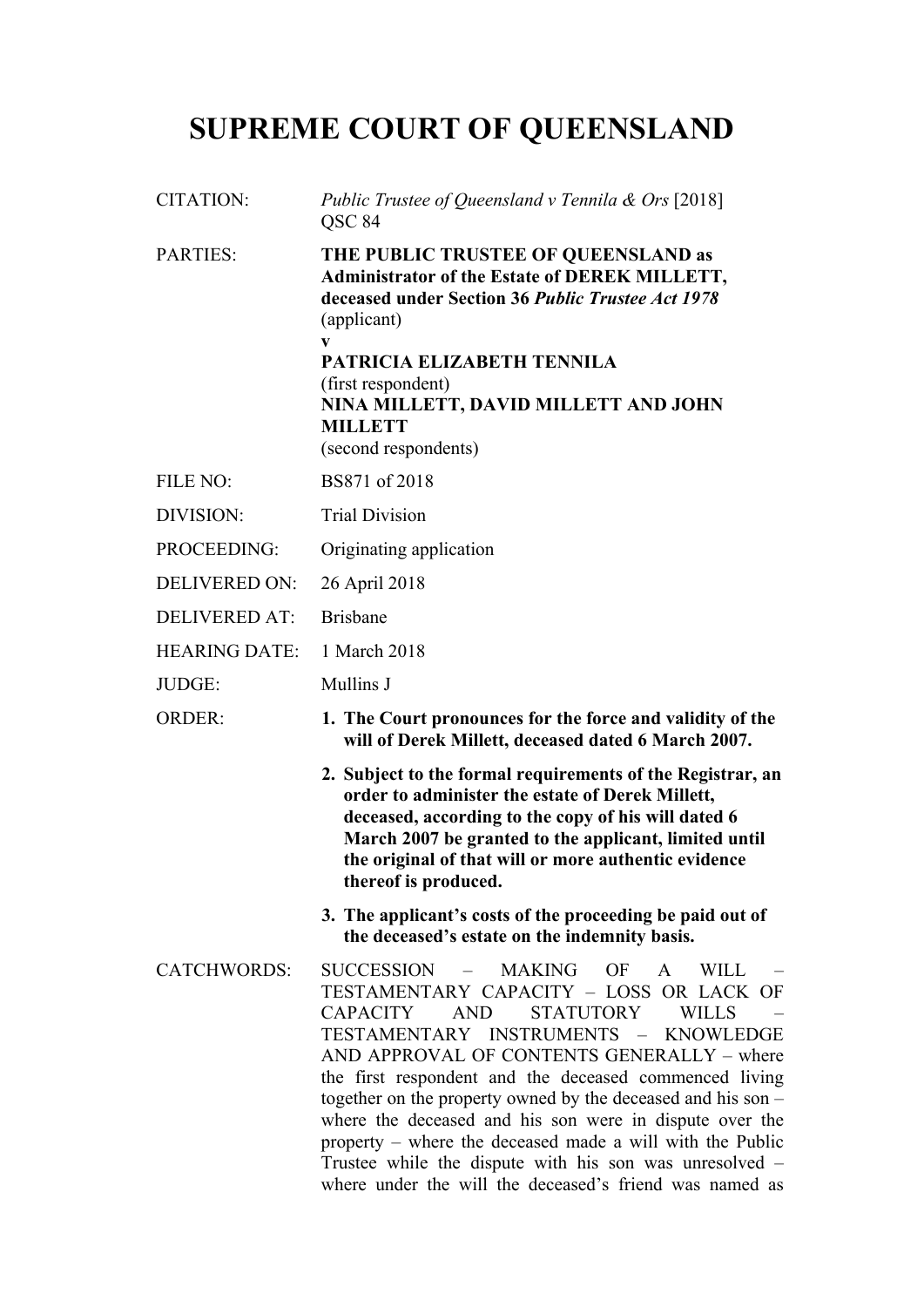|                    | executor and the first respondent was the residuary<br>beneficiary – where the officer from the Public Trustee who<br>made the will noted the deceased was not able to answer all<br>the questions about his assets and relied substantially on the<br>first respondent for answers – where the officer noted her<br>doubt about capacity and advised the deceased to obtain a<br>doctor's certificate – whether the deceased had testamentary<br>capacity or knew and approved of the contents of the will<br><i>Public Trustee Act 1978 (Qld)</i> , s 29<br>Uniform Civil Procedure Rules 1999 (Qld), r 22, r 629<br><i>Frizzo v Frizzo</i> [2011] QCA 308, followed |
|--------------------|------------------------------------------------------------------------------------------------------------------------------------------------------------------------------------------------------------------------------------------------------------------------------------------------------------------------------------------------------------------------------------------------------------------------------------------------------------------------------------------------------------------------------------------------------------------------------------------------------------------------------------------------------------------------|
|                    | <i>Frizzo v Frizzo</i> [2011] QSC 107, followed                                                                                                                                                                                                                                                                                                                                                                                                                                                                                                                                                                                                                        |
| COUNSEL:           | R T Whiteford for the applicant<br>D M Madsen (sol) for the first respondent                                                                                                                                                                                                                                                                                                                                                                                                                                                                                                                                                                                           |
| <b>SOLICITORS:</b> | Official Solicitor to the Public Trustee of Queensland<br>Madsen Law for the first respondent                                                                                                                                                                                                                                                                                                                                                                                                                                                                                                                                                                          |

- [1] The applicant is administering the estate of the late Derek Millett under s 36 of the *Public Trustee Act* 1978 (Qld). Mr Millett died on 7 March 2013 at the age of 79 years. He was survived by the two children of his first marriage (Nina Millett and David Millett) and the one child of his second marriage (John Millett). Mr Millett's three children are the second respondents in this proceeding. The second respondents were served with the originating application and the supporting affidavit of the applicant's director of Trusts and Estate, Ms Blackburne, which was filed on 25 January 2018. Nina and David advised the applicant they did not wish to be heard on the hearing of the application and would abide the order of the court. Nina and David live in England and did not have any ongoing relationship with Mr Millett. There is evidence of service of the documents on John and there was no appearance by him, when called.
- [2] The first respondent, Ms Tennila, met Mr Millett in early 2003 and he became her friend and carer. In about August 2003, she commenced living with Mr Millett at a property in Jimboomba which he owned with his son John as joint tenants. John and his partner lived in the house on the property. Mr Millett and the first respondent lived in the demountable building on the property in modest circumstances. Ms Tennila asserts that when she moved in with Mr Millett it "marked the commencement of our living together as a couple".
- [3] By 2006 a dispute arose between Mr Millett and John over the ownership of the Jimboomba property. John proposed to buy out Mr Millett's interest. In September 2006 Mr Millett consulted O'Dwyer & Bradley Solicitors who advised Mr Millett to sever the joint tenancy, pending resolution of the negotiations with John over the proposed buy out. Mr Millett's solicitors gave notice on 28 November 2006 to John pursuant to s 59 of the *Land Titles Act* 1994 (Qld) of the intention of Mr Millett to lodge a transfer to convert the joint tenancy into a tenancy in common. On 15 December 2006 John lodged a caveat over the property claiming a greater than one-half interest in the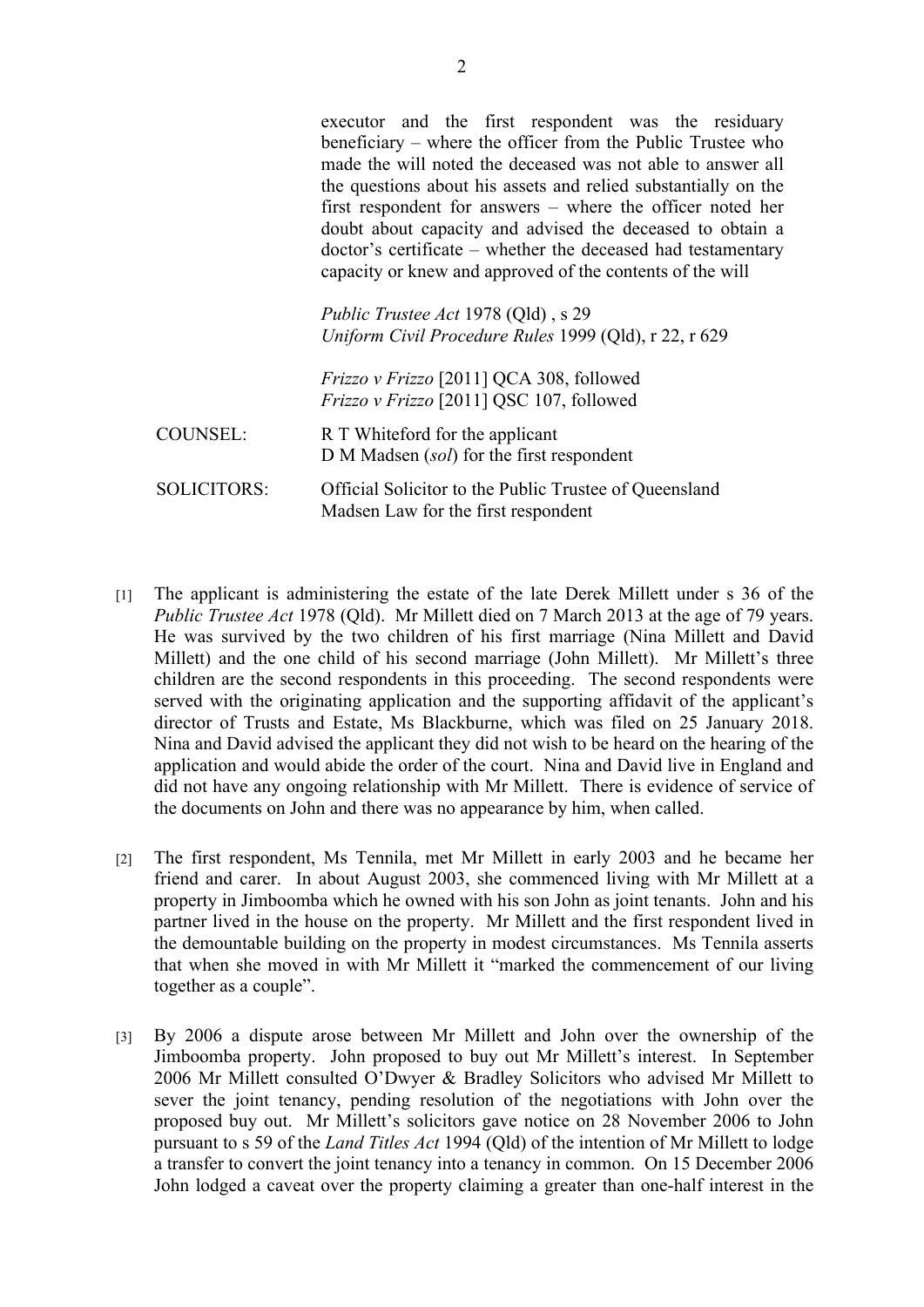property on the basis of financial contributions made towards the property. Mr Millett signed the transfer to effect the severance of the joint tenancy on 20 December 2006. The parties agreed in February 2007 to appoint a valuer to value the property. The valuation was obtained on 20 February 2007. John's solicitors made an offer on 28 February 2007 to buy out Mr Millett's interest for \$80,000. Ms Tennila exhibits to her affidavit drafts in Mr Millett's handwriting to explain to his solicitors the background to the dispute with his son over the property in anticipation of litigation.

- [4] While that dispute remained unresolved, on 6 March 2007 Mr Millett and Ms Tennila saw Ms Hansen who was employed by the applicant as a will maker at the Beenleigh Courthouse. Ms Tennila also gave instructions for her will at that time. Mr Millett had not previously made a will. It did appear a little unusual that they attended on an officer of the applicant to have wills made, when solicitors were otherwise then acting for Mr Millett. Ms Tennila explained that she had made inquiries as to where and how Mr Millett could make his will and that was why they went to the applicant's office at the Beenleigh Courthouse.
- [5] Ms Tennila was present when Mr Millett gave instructions to Ms Hansen for his will. Mr Millett was retired and was in receipt of both Australian and British pensions, as he had been a soldier in the British army. His assets were modest with the most significant being his interest in the Jimboomba property. He also had funds in a credit union account into which his pensions were paid. Mr Millett had authorised Ms Tennila to access the credit union account for his living expenses.
- [6] Ms Hansen recorded the instructions using the applicant's standard will making computer software which displays a questionnaire that is answered by typing in information or clicking on boxes. When the questionnaire is completed, the software allows a will to be printed which incorporates the information from the questionnaire.
- [7] The software includes a section for notes. Ms Hansen's notes about Mr Millett's capacity recorded at the time of taking the instructions were:

"As Testator has a memory problem. I have advised him to get doctors certificate as his son might be able to contest the Will due to lack of capacity. Testator was not able to answer all the questions about his assets, as his partner is in charge of the finances. He relyed (sic) heavily on his partner for answers to my questions. I advised her not to answer as, if she did, I would have to make a note about possible influence … Testator tried to compensate his forgetfulness with lots of 'funny' comments. I have doubt about his capacity but will await Dr's Certificate."

[8] Mr Millett executed his will on that day. It was in contemplation of, but not conditional on, his marrying Ms Tennila. It appointed a friend, Mr Roberts, as executor and left a beret and bugle to Mr Roberts. The will left his residuary estate to Ms Tennila or, if she did not survive him, to Ms Tennila's two children. Clause 11 of the will contains a nonprovision declaration to explain that, after giving the matter consideration, the deceased decided not to make provision in this will for his son John.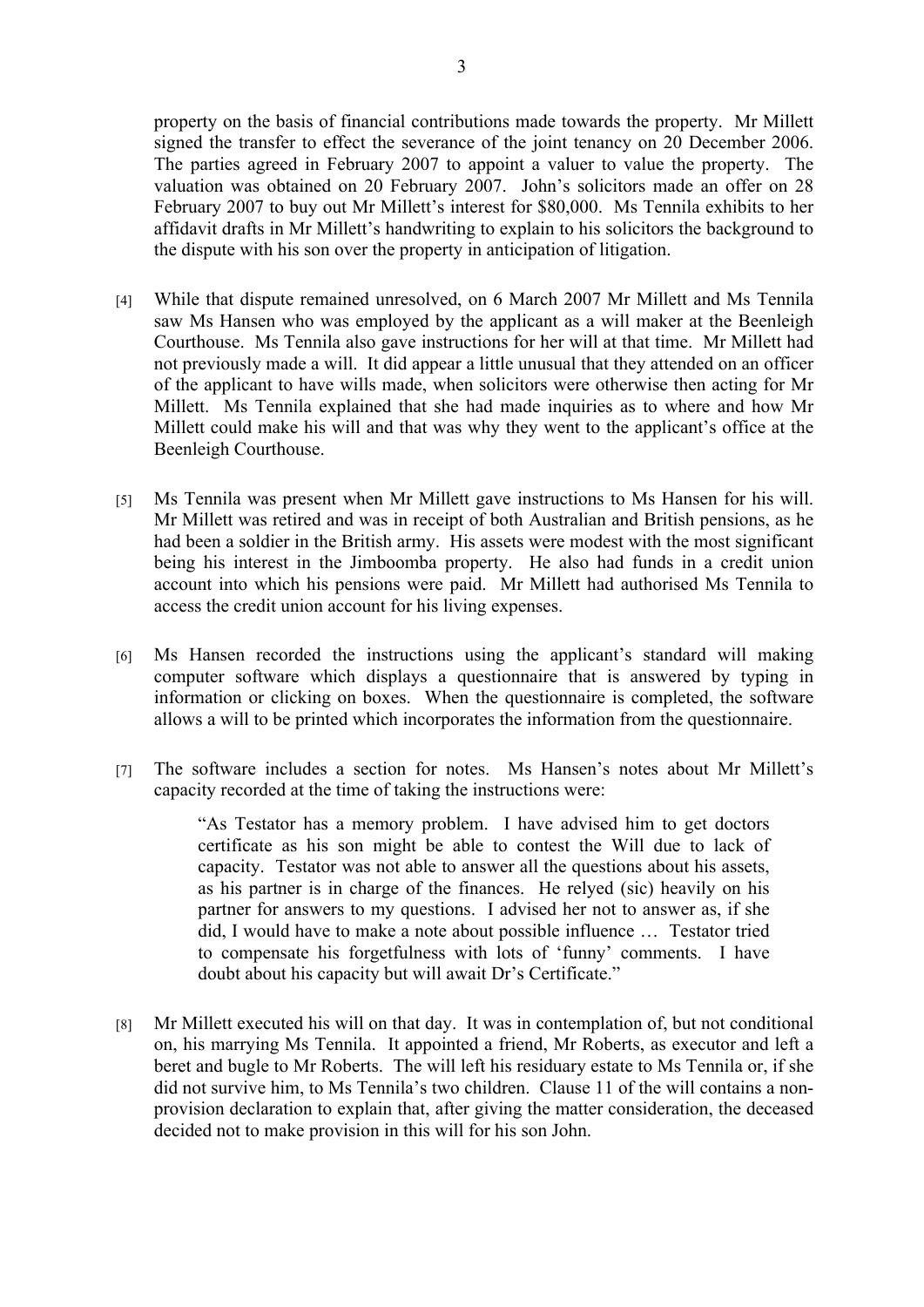- [9] Mr Millett took the original will home with him to the Jimboomba property. Ms Tennila never saw it again and did not discuss it with him again. A doctor's certificate was not subsequently provided to the applicant, as requested by Ms Hansen.
- [10] The transfer to sever the joint tenancy was lodged for registration on 18 April 2007. John increased his offer to \$100,000 to buy out Mr Millett's interest in the property which was accepted. The parties executed the deed of settlement dated 21 June 2007.
- [11] At some time, but when is not known, Mr Millett gave an unsigned copy of the will to Mr Roberts and told him that he was to have his beret and bugle and that he wanted Mr Roberts to be his executor.
- [12] In a letter to the applicant dated 5 September 2014 in which Mr Roberts was responding to questions relevant to locating the original will, Mr Roberts recalls that Mr Millett joked with him about the medical certificate which he had to prove that "he really was sane after all". Ms Tennila indirectly addresses that Mr Millett obtained such a medical certificate in paragraph 39(d) of her affidavit:

"I recollect that Derek gave to his friend Allan Roberts (the Executor named in his Will) the Doctors letter confirming Derek had capacity to make his Will and a copy of the Will. To the best of my recollection Derek did not ever give his original Will to Allan."

- [13] Under the deed of settlement John had to pay the sum of \$100,000 to Mr Millett within 30 days from the date of execution of the deed and Mr Millett had to vacate the property within the same time period or, if the settlement sum was paid later than 30 days from the execution of the deed, on payment of the settlement sum. That accords with Ms Tennila's recollection that Mr Millett resided with her at her home from about July or August 2007.
- [14] Mr Millett had a fall outside the Mater Adult Hospital on 17 October 2007 while picking up Ms Tennila from the outpatient clinic. A CT scan of his head was performed that revealed "generalised cerebral atrophy with large ventricle and large cisterns". He was referred to his general practitioner for further treatment. Mr Millett then attended on Dr Vijay Tandon on 18 October 2007 for the first time who took over his medical care. A report from physician Dr Atkins at the Mater Hospital to Dr Tandon dated 29 November 2007 noted that Mr Millett had been referred to the Mater Hospital for "assessment of slowing of gait and cognition over the preceding months, culminating in falling". By July 2008 an ACAT social worker noted in her letter to Dr Tandon that "there are concerns around an early dementia diagnosis", although also noting that the minimal tests given to detect short term memory loss "are not in any way conclusive".
- [15] Mr Millett's cognitive state did decline and, on 27 November 2008, Ms Tennila applied to the Guardianship and Administration Tribunal for orders appointing a guardian and administrator for Mr Millett. In her application Ms Tennila referred to Mr Millett being diagnosed with short term memory loss in 2007, but I would not infer that purported to date the memory loss earlier than the medical evidence. Mr Roberts made specific reference to being in possession of the unsigned copy of Mr Millett's will in the form that he completed for the Tribunal in February 2009. On 10 March 2009 the Tribunal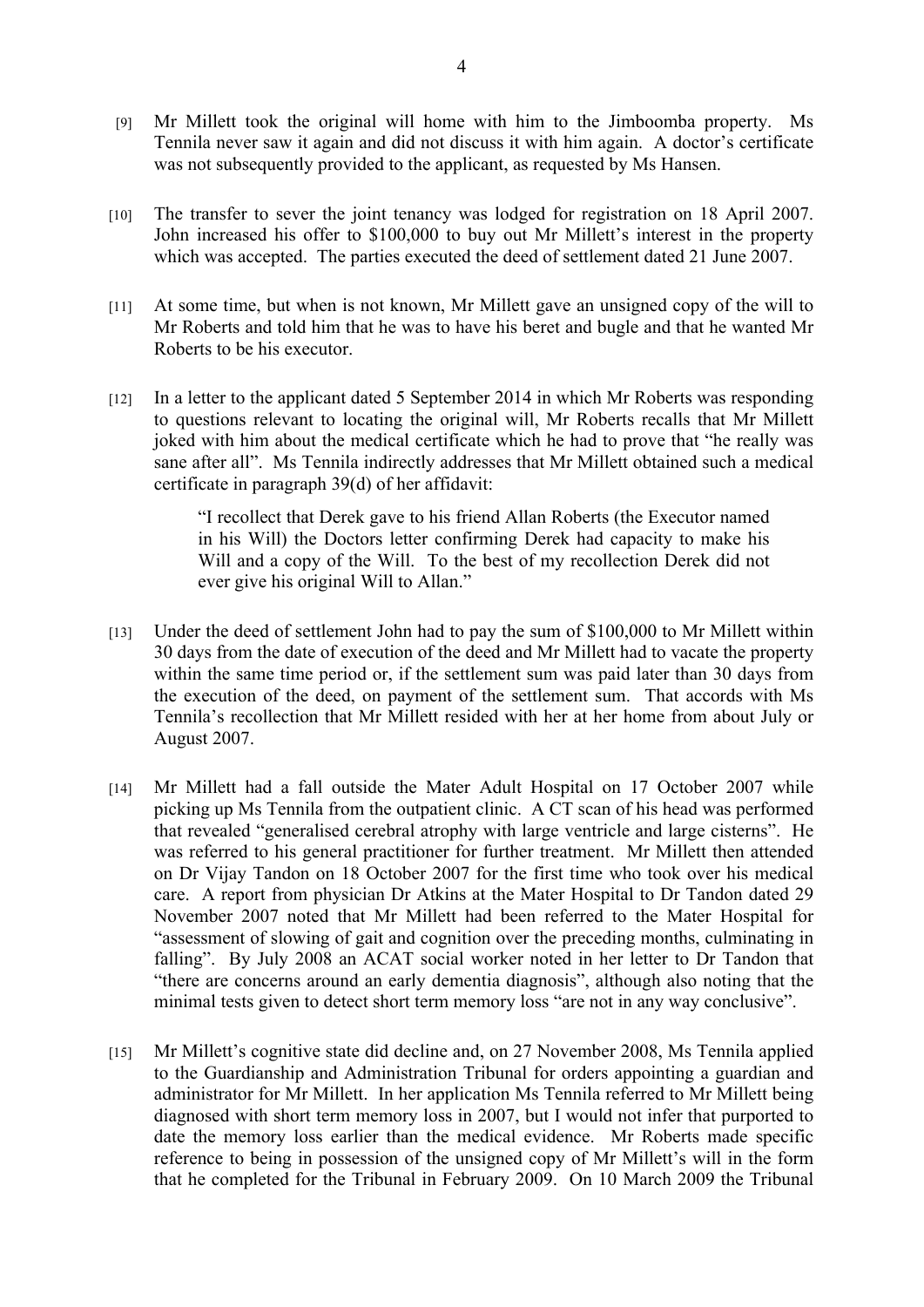appointed the Adult Guardian as Mr Millett's guardian for accommodation and provision of services and the applicant as Mr Millett's financial administrator. Neurologist Dr Staples of the Mater Hospital did a report for Dr Tandon (dictated on 25 March 2009) which noted that cognitive impairment had progressed since about 18 months previously which would date identification of the signs of poor short term memory to September 2007. Mr Millett moved in September 2009 from Ms Tennila's house into a nursing home where he remained until he died.

[16] Ms Tennila thoroughly searched her home and could not find the original of the 2007 will. Ms Tennila recalls that, when it came time to vacate the Jimboomba property, they did so quickly and some of Mr Millett's belongings such as furniture, ornaments and personal effects were left behind. Ms Tennila has had various cleaners and carers in her home since 2009 and on occasions efforts were made to remove rubbish and unneeded items from her home. Ms Tennila considers it a possibility that Mr Millett's original will may have been disposed of by a cleaner on such an occasion. Ms Tennila states that Mr Millett never said anything to her that suggested he was unhappy with his will and wished to change or revoke it. The nursing home had no documents belonging to Mr Millett. The usual inquiries and advertisements have been made in an attempt to locate the will and all have been unsuccessful. Mr Roberts renounced his entitlement to apply for any grant in respect of the deceased's will.

### **Issue to be decided**

- [17] Mr Millett's estate is small. The estate currently consists of cash of about \$106,500, before the costs of this proceeding. The circumstances in which the instructions were given by Mr Millett for his will by relying on Ms Tennila to answer the questions about his assets gives the applicant a doubt about the validity of Mr Millett's will either due to lack of testamentary capacity or lack of knowledge and approval of the contents of the will. The applicant does not assert that Ms Tennila exerted undue influence over the deceased.
- [18] This proceeding was commenced by originating application to resolve the issue of the validity of the will. The applicant seeks an order that the court pronounce against the force and validity of Mr Millett's will dated 6 March 2007 or, alternatively, the court pronounce for the force and validity of the deceased's will dated 6 March 2007.
- [19] In the normal course, a proceeding to prove or disprove a will in solemn form should be commenced by claim, as the definition of "contested proceeding" in r 629 of the *Uniform Civil Procedure Rules* 1999 (Qld) refers back to a claim as defined in r 22. There are good reasons for using the pleadings to expose what aspects of the circumstances of the making of a will may affect the validity of the will. In this matter, the parties agreed to resolve the issue on the state of the evidence that was filed in connection with the application and on the basis of inferences that could be drawn from known facts. The grounds relied on by the applicant of whether Mr Millett had testamentary capacity or knew and approved the contents of his will had been identified with precision by the applicant in correspondence with Ms Tennila. The applicant's decision to pursue the matter by way of an originating application to minimise the erosion of a small estate by costs is an understandable decision that should not preclude the matter being determined, despite the irregularity in the form of the proceeding.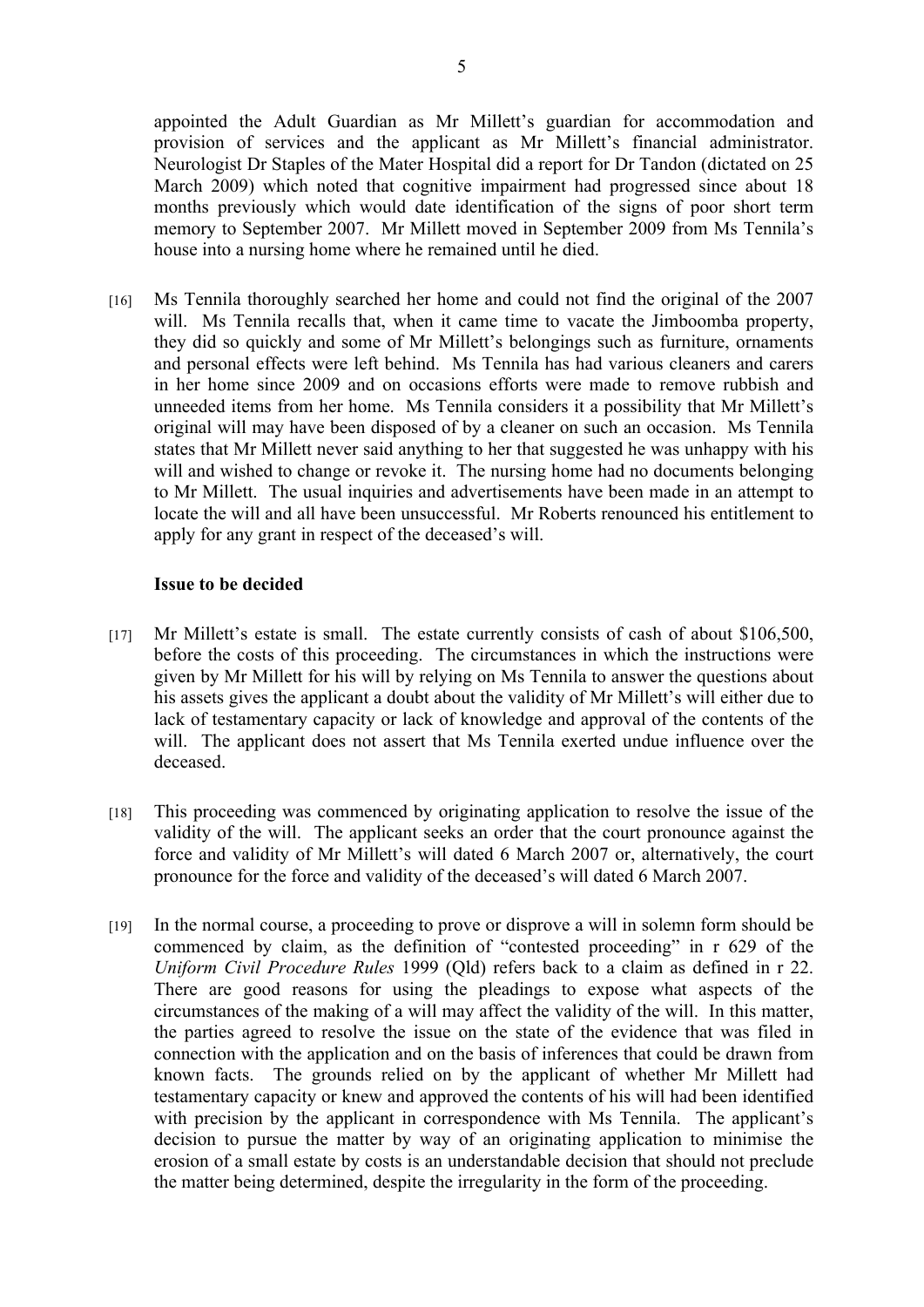#### **Was the 2007 will a valid will?**

- [20] It is unfortunate that Ms Hansen did not insist on taking the instructions from the deceased for his will in the absence of Ms Tennila. I was assured by Mr Whiteford of counsel on behalf of the applicant that the practice in the applicant's office has changed since 2007.
- [21] Although the deceased's will dated 6 March 2007 was duly executed, the reservation relevant to capacity and knowledge and approval of the contents of the will contained in the note made by the applicant's officer who took the instructions for the will raises a doubt on both matters. The evidential onus therefore moves to Ms Tennila to prove the validity of the will on the balance of probabilities.
- [22] The principles of law on testamentary capacity as set out by Applegarth J in *Frizzo v Frizzo* [2011] QSC 107 at [21] to [25] were applied (without any disapproval) on the appeal in *Frizzo v Frizzo* [2011] QCA 308 at [24]. Ms Hansen's note is only one piece of evidence on testamentary capacity. It is submitted on behalf of the applicant that, as Ms Tennila does not contradict Ms Hansen's observations, an inference in reliance on *Jones v Dunkel* (1959) 101 CLR 298 should be drawn that her evidence about Mr Millett's ability to recall his assets would not favour her case. That approach may be relevant in a case where the evidence on capacity was finely balanced. Such an inference would be one piece of evidence in this case that does not sit well with the rest of the evidence that Mr Millett was making the will because of his dispute with his son over his major asset (about which Ms Hansen's note does not suggest he was unaware) and where his other assets were otherwise minimal. The evidence adduced by Ms Tennila as to the parameters of that dispute, Mr Millett's knowledge of it (including the outstanding offer to settle made by John) and its role in prompting Mr Millett to make a will that specifically dealt with his then current attitude towards John was sufficient to show that Mr Millett had the requisite awareness of the nature, extent and value of the estate which he could dispose of under the will. There is no issue that he was estranged from his two children who lived in England or that he was otherwise in a happy relationship with Ms Tennila at the time he made the will which made her the likely recipient of the residuary gift under his will, in the absence of gifts to his children.
- [23] It seems that Ms Hansen's advice about obtaining a doctor's certificate to preclude a challenge to the will by John was acted on by Mr Millett from what he informed Mr Roberts about his possession of such a medical certificate, even though no medical certificate has emerged in the evidence. The fact that Mr Millett appeared to have some understanding about the purpose of such a medical certificate when he engaged with Mr Roberts about his will is also relevant. Ms Tennila has discharged the onus she bears to show that Mr Millett had testamentary capacity when he gave instructions for, and executed, the 6 March 2007 will.
- [24] Because Ms Tennila was recorded by Ms Hansen as answering questions directed to Mr Millett, the applicant submits that raises a suspicious circumstance about whether Mr Millett had the requisite knowledge of the contents of the will and approved them. The applicant submits that a *Jones v Dunkel* inference should be drawn that Ms Tennila's evidence on whether she provided answers to Ms Hansen's questions or the extent to which Mr Millett gave the instructions would not favour her case. This was a surprising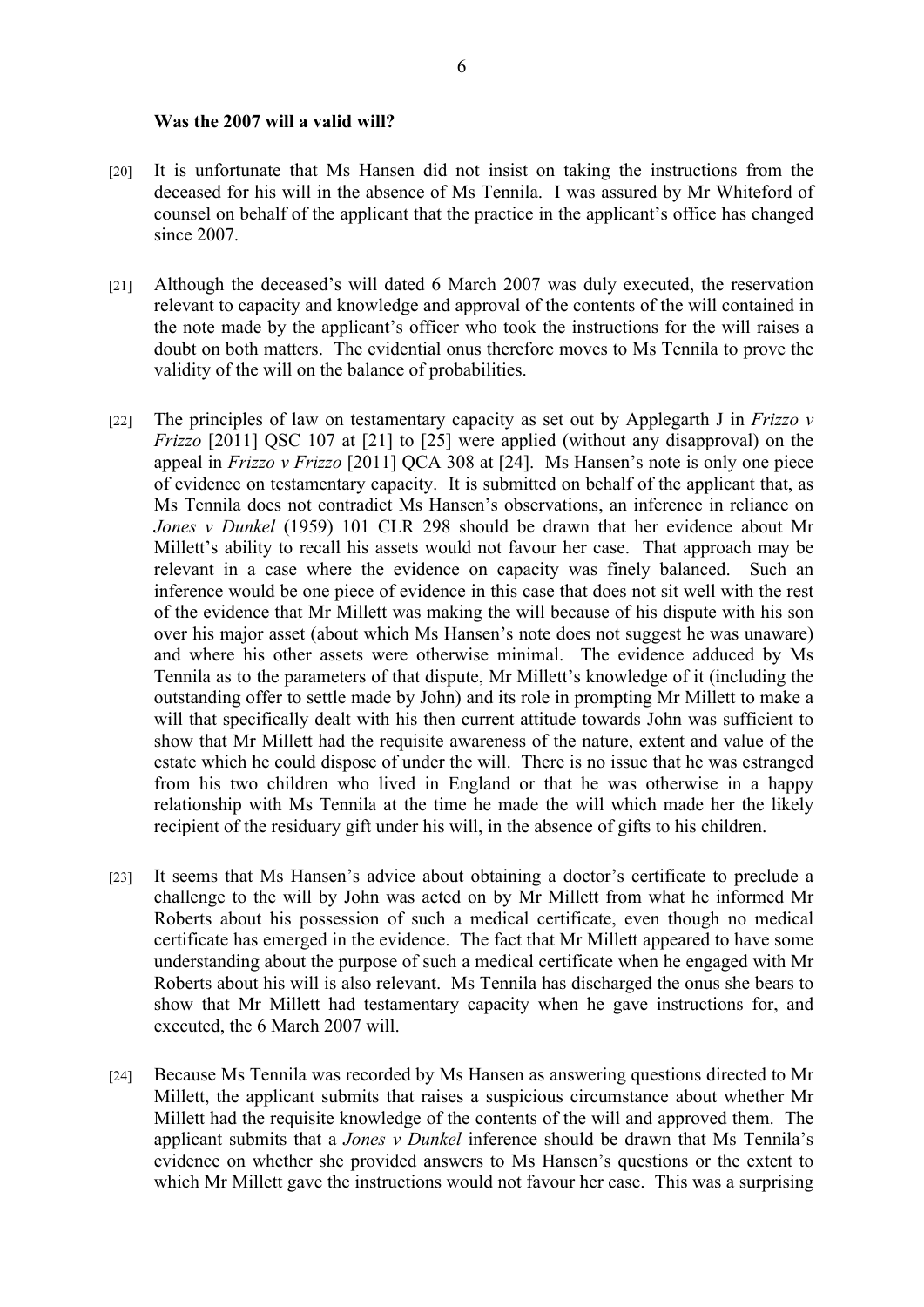submission in the absence of evidence from Ms Hansen as to the extent the instructions were confirmed by Mr Millett, even if answers had been first given by Ms Tennila, and the process that was undertaken at the time of execution of the will and, in particular, whether the will was read over to Mr Millett or whether he read the will himself. Even if a *Jones v Dunkel* inference were drawn against Ms Tennila, it is outweighed by sufficient evidence adduced by Ms Tennila to show that the will encompassed the wishes of Mr Millett at the time, when he was in the midst of the dispute with John. Again, it is not irrelevant that subsequent to the execution of the will Mr Millett knew that he had made a will and was able to inform Mr Roberts of his role as executor and the gifts made to him under the will. Ms Tennila has discharged the onus she bears to show that Mr Millett knew and approved of the contents of the 6 March 2007 will.

# **Lost will**

[25] The deceased's close friend Mr Roberts was given a copy of the will that was executed on 6 March 2007 and Mr Roberts does not suggest there was any change of mind by Mr Millett in respect of that will. As the medical evidence suggests that there was an observable decline in Mr Millett's mental capacity from September 2007, the deceased would thereafter have lost capacity to revoke the 6 March 2007 will. There is no issue that the will was duly executed on 6 March 2007. It is therefore appropriate to grant the applicant an order to administer the deceased's estate in respect of a photocopy of the will, limited until the original of the will or more authentic evidence of the will is produced.

## **Orders**

- [26] Ms Tennila's solicitors submitted that it was unreasonable of the applicant, in the absence of medical evidence that cast a doubt over Mr Millett's capacity to make his will on 6 March 2007 or suspicious circumstances attending the making or execution of that will, to seek orders that the court pronounce against the force and validity of Mr Millett's will dated 6 March 2007. Ms Tennila's solicitors therefore submitted that the order for costs in favour of the applicant should be limited to those costs that related only to seeking an order in respect of the validity of the will dated 6 March 2007.
- [27] In all the circumstances, it was not unreasonable of the Public Trustee to seek a ruling from the court as to the validity of the will dated 6 March 2007. The material was presented to the court in an objective way and consistent with the duty of the applicant in administering Mr Millett's estate. In addition, the applicant has the benefit of s 29(8) of the *Public Trustee Act* 1978 (Qld) which gives the applicant a statutory entitlement for costs in respect of an application for an order to administer or to propound a will in solemn form of law, unless the court otherwise orders in exceptional circumstances. I would therefore not limit the order for costs in the applicant's favour in the manner submitted on behalf of Ms Tennila's submission.
- [28] The orders which should be made are:
	- 1. The Court pronounces for the force and validity of the will of Derek Millett, deceased dated 6 March 2007.